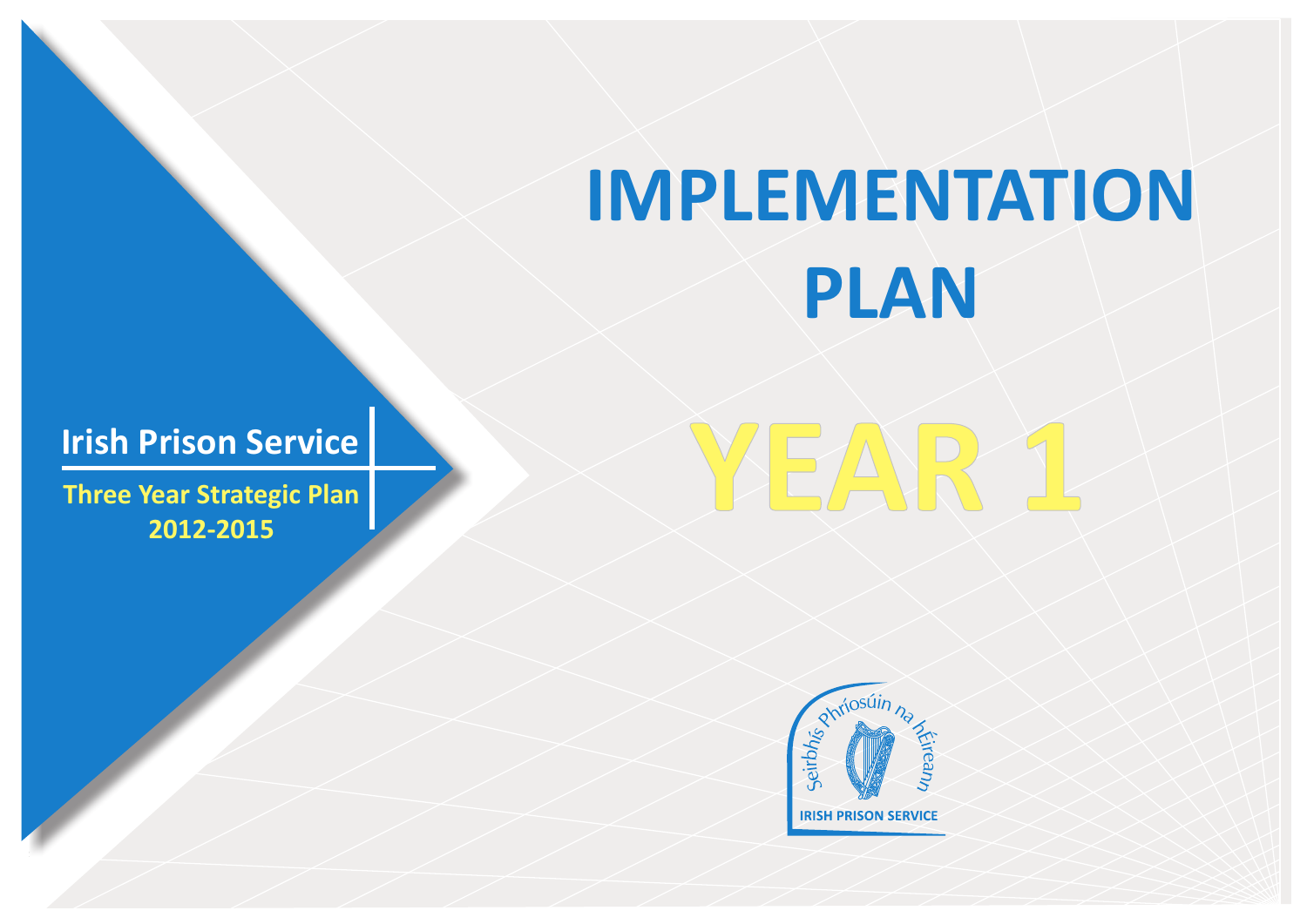## **Strategic Action 1: Prison Numbers**

| <b>Action</b>                                                                                                           | <b>Responsibility</b>                                                                                                                                                   | <b>Dependencies/Critical Success</b><br><b>Factors</b>                                                                                                                                     | <b>Implementation Plan Leader</b>                                                            |
|-------------------------------------------------------------------------------------------------------------------------|-------------------------------------------------------------------------------------------------------------------------------------------------------------------------|--------------------------------------------------------------------------------------------------------------------------------------------------------------------------------------------|----------------------------------------------------------------------------------------------|
| Reduction of chronic overcrowding in<br>Mountjoy, Cork, Limerick and the<br>Dóchas Centre.                              | <b>Operations Directorate</b><br>All Governors                                                                                                                          | Opening of Midlands block<br>Availability of Structured<br>programmes of TR<br>Prisoner population remaining<br>static                                                                     | <b>Director of Operations</b>                                                                |
| National roll out of the Community<br>Return Programme                                                                  | <b>Operations Directorate</b><br><b>Corporate Affairs</b><br>Directorate<br><b>All Governors</b><br>The Probation Service<br>Care & Rehabilitation<br>Directorate       | Availability on existing<br><b>Community Service schemes</b><br>Development of prison specific<br>community return schemes<br>Suitable cohort of prisoners who<br>meet criteria for scheme | AP, Co-located Unit                                                                          |
| Joint funding and staffing<br>arrangements to maximise the<br>availability of structured programmes<br>in the community | <b>Operations Directorate</b><br><b>Corporate Affairs</b><br>Directorate<br><b>Finance Directorate</b><br>The Probation Service<br>Care & Rehabilitation<br>Directorate | Availability of financial resources                                                                                                                                                        | AP, Co-located Unit<br>Accountant, Finance Directorate<br><b>Director of Human Resources</b> |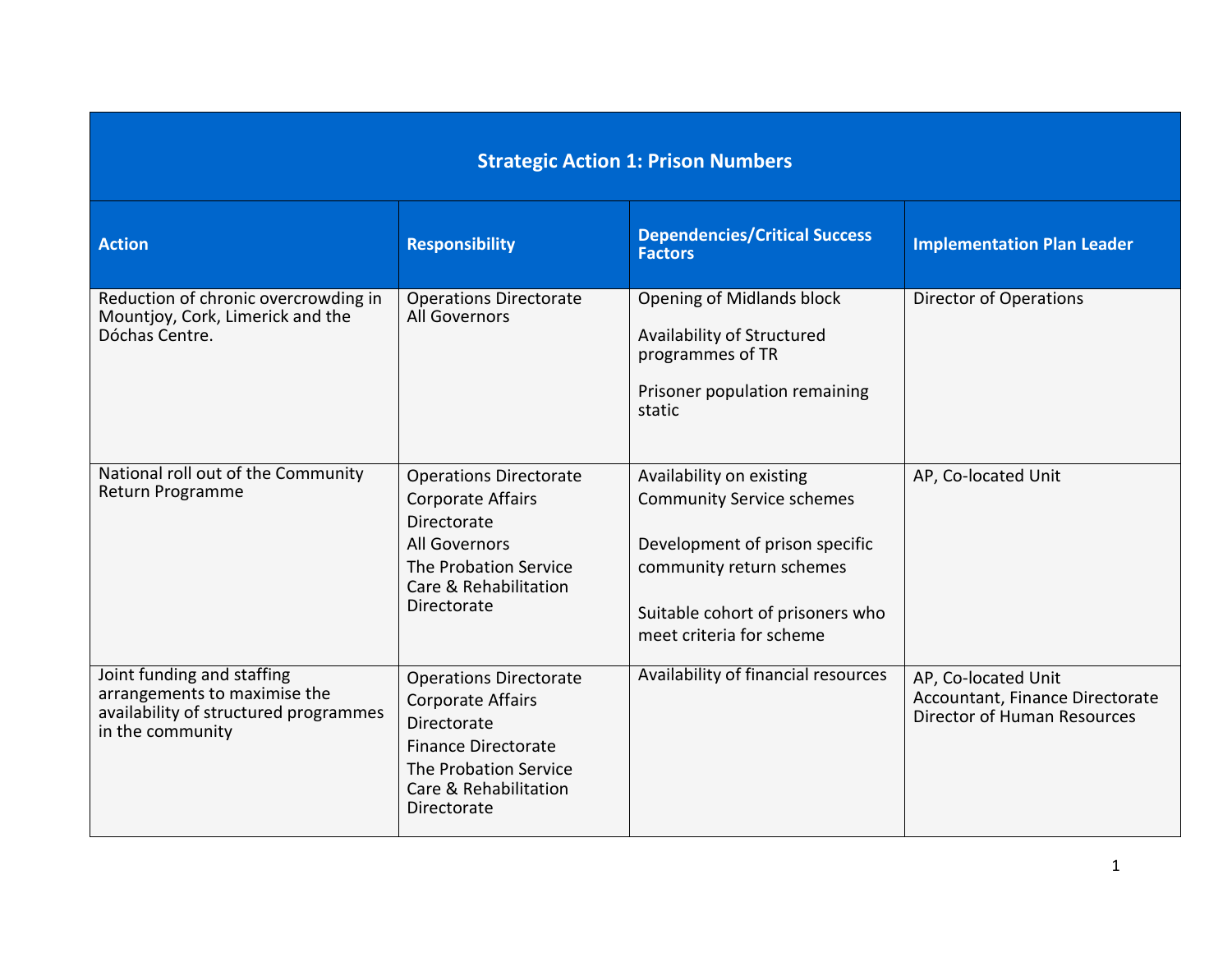| <b>Strategic Action 2: Prisoner Progression</b>                                                                                                    |                                                                                        |                                                                                             |                                               |  |
|----------------------------------------------------------------------------------------------------------------------------------------------------|----------------------------------------------------------------------------------------|---------------------------------------------------------------------------------------------|-----------------------------------------------|--|
| <b>Action</b>                                                                                                                                      | <b>Responsibility</b>                                                                  | <b>Dependencies/Critical Success</b><br><b>Factors</b>                                      | <b>Implementation Plan Leader</b>             |  |
| Fundamental review of prison campus<br>structures/individual prisons in terms<br>of their function and internal prisoner<br>progression programmes | <b>Operations Directorate</b><br>Care & Rehabilitation<br>Directorate<br>All Governors |                                                                                             | <b>Director of Operations</b>                 |  |
| Introduction of appropriate<br>assessment procedures on committal                                                                                  | <b>Operations Directorate</b><br>All Governors                                         | Development of committal<br>procedures<br>Development of cell share risk<br>assessment tool | Director of Operations                        |  |
| Introduction of dedicated committal<br>areas in all committal prisons.                                                                             | <b>Operations Directorate</b><br>All Governors                                         | Identification of suitable area<br>Implementation of new<br>committal procedures            | Director of Operations<br>Director of Estates |  |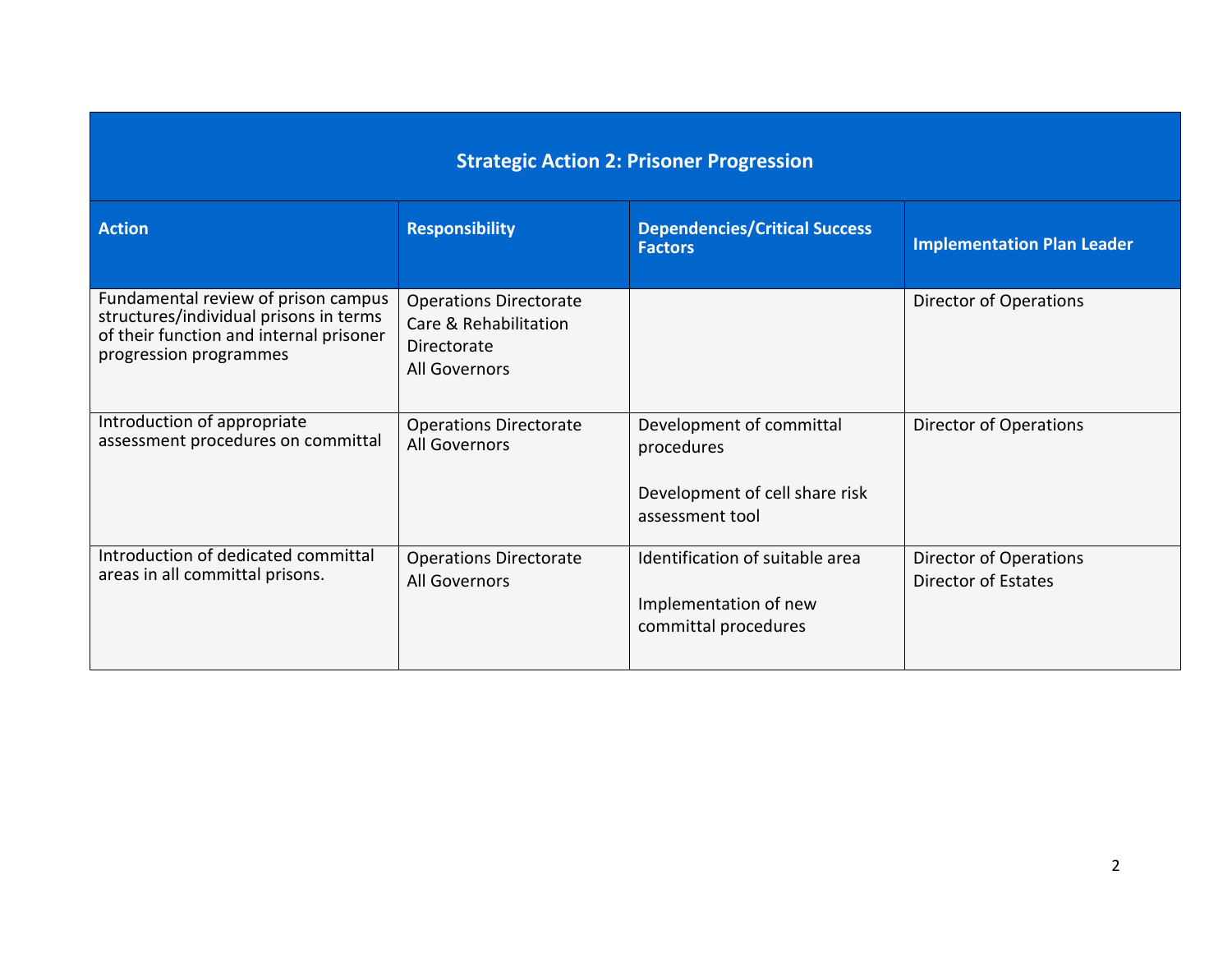| <b>Strategic Action 3: Prison Programmes</b>                                                                                         |                                                              |                                                                                                                                                                                    |                                           |  |
|--------------------------------------------------------------------------------------------------------------------------------------|--------------------------------------------------------------|------------------------------------------------------------------------------------------------------------------------------------------------------------------------------------|-------------------------------------------|--|
| <b>Action</b>                                                                                                                        | <b>Responsibility</b>                                        | <b>Dependencies/Critical Success</b><br><b>Factors</b>                                                                                                                             | <b>Implementation Plan Leader</b>         |  |
| Enhance sentence planning including<br>Integrated Sentence Management                                                                | Care & Rehabilitation<br><b>Directorate</b><br>All Governors | Availability of ISM officers                                                                                                                                                       | PO, Care & Rehabilitation<br>Directorate  |  |
| Roll out of national Incentivised<br>Regimes Policy and introduction of<br>individual incentivised regime policies<br>in each prison | Care & Rehabilitation<br><b>Directorate</b><br>All Governors | Availability of staff resources<br>Staff buy in<br>Availability of a range of viable<br>incentives to underpin IR Policy<br>e.g. new Gratuity rates<br>Development of ICT solution | APO, Care & Rehabilitation<br>Directorate |  |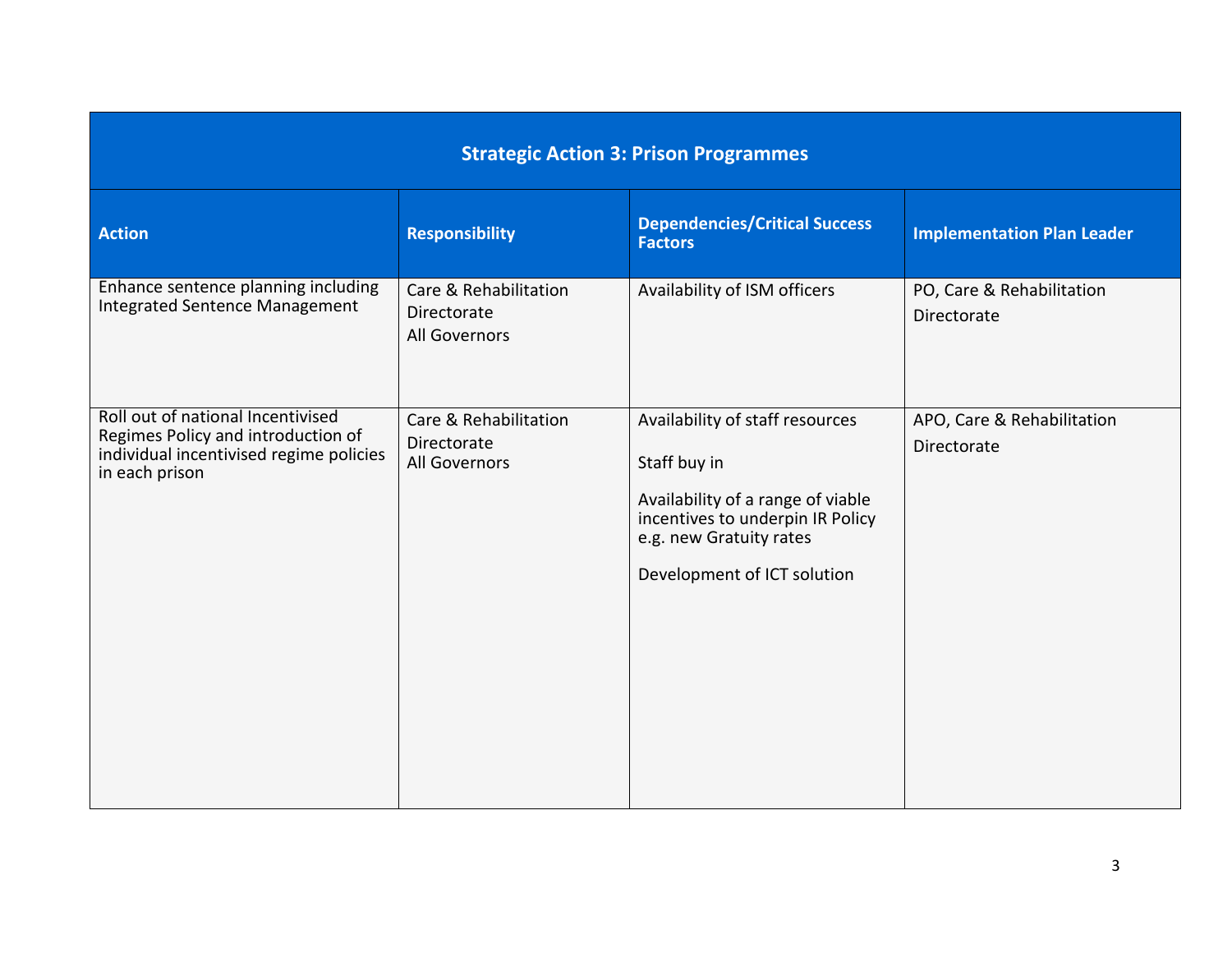| <b>Action</b>                  | <b>Responsibility</b>                                                                                           | <b>Dependencies/Critical Success</b><br><b>Factors</b>                                   | <b>Implementation Plan Leader</b>                                            |
|--------------------------------|-----------------------------------------------------------------------------------------------------------------|------------------------------------------------------------------------------------------|------------------------------------------------------------------------------|
| Specific strategies:           |                                                                                                                 |                                                                                          |                                                                              |
| Younger prisoners,             | <b>Operations Directorate</b><br>Governor St Patrick's<br>Institution                                           |                                                                                          | Director of Corporate Affairs<br>Governor<br>Chief Officer, IPSTDC           |
| Women prisoners,               | Professional Standards and<br>Legal Unit<br>Care & Rehabilitation<br><b>Directorate</b><br>Governor of Dóchas   |                                                                                          | Director of Corporate Affairs<br>Governor<br>Chief Officer, IPSTDC           |
| Older prisoners,               | Care & Rehabilitation<br>Directorate                                                                            |                                                                                          | <b>Coordinator of Nursing Services</b>                                       |
| Sex offenders,                 | Care & Rehabilitation<br>Directorate<br><b>Relevant Governors</b>                                               |                                                                                          | PO Care & Rehabilitation<br>Directorate<br><b>Head of Psychology Service</b> |
| Prisoners requiring protection | <b>Operations Directorate</b><br><b>All Governors</b>                                                           |                                                                                          | <b>Director of Operations</b>                                                |
| Social Impact Investment       | Care & Rehabilitation<br>Directorate<br><b>Corporate Affairs</b><br>Directorate<br>If initiated - All Governors | <b>Government Decision selecting</b><br>IPS project as pilot of new<br>funding mechanism | Director of Care & Rehabilitation<br>Director of Corporate Affairs           |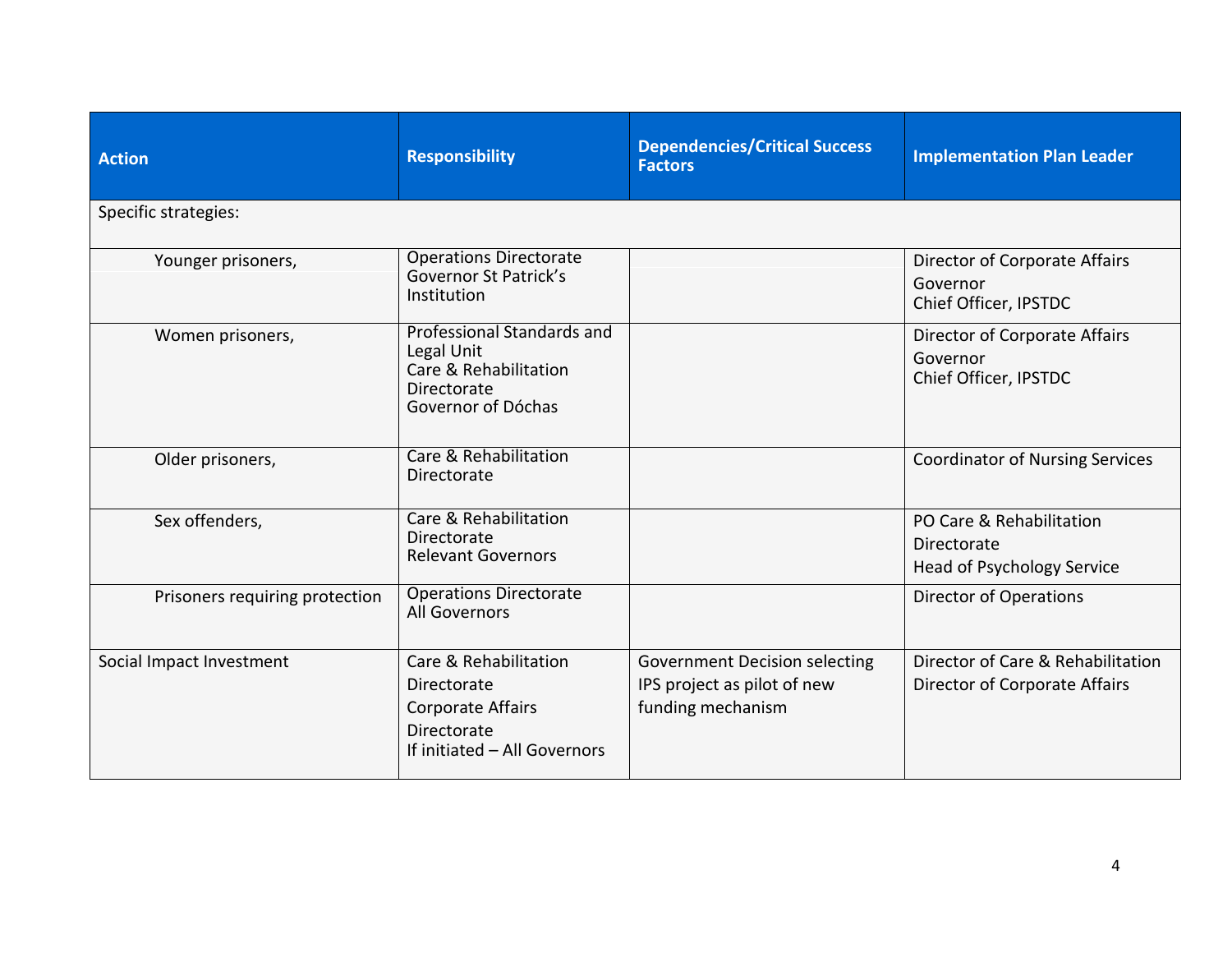| <b>Action</b>                                                                                                                                              | <b>Responsibility</b>                                                                         | <b>Dependencies/Critical Success</b><br><b>Factors</b>                                                                                                                                             | <b>Implementation Plan Leader</b>                                          |
|------------------------------------------------------------------------------------------------------------------------------------------------------------|-----------------------------------------------------------------------------------------------|----------------------------------------------------------------------------------------------------------------------------------------------------------------------------------------------------|----------------------------------------------------------------------------|
| Pilot restorative justice practices                                                                                                                        | <b>IPSTDC</b><br>Pilot sites:<br>Wheatfield<br>Dóchas                                         | Full co-operation from pilot<br>prisons senior management<br>teams<br>Full participation of nominated<br>staff<br>Sufficient training resources<br>Inter agency cooperation<br>Prisoner engagement | Chief Officer, IPSTDC                                                      |
| Continued development and<br>enhancement of drug services<br>including review of the Irish Prison<br>Service Clinical Drug Treatment Policy                | Care & Rehabilitation<br>Directorate<br>Prison based Care &<br><b>Rehabilitation Teams</b>    | Approval of staff resources<br>Availability of funding<br><b>Resolution of IR issues</b>                                                                                                           | <b>Coordinator of Nursing Services</b>                                     |
| Introduction of Drug Free Units in all<br>closed prisons, continued<br>development of drug treatment<br>services and enhanced supply<br>reduction measures | Care & Rehabilitation<br>Directorate<br><b>Operations Directorate</b><br><b>All Governors</b> | Governor and staff engagement<br>Identification of suitable location                                                                                                                               | APO, Care & Rehabilitation<br>Directorate<br><b>Director of Operations</b> |
| Standard audit tools to measure<br>Healthcare equivalence                                                                                                  | Care & Rehabilitation<br><b>Directorate</b>                                                   | Development of agreed audit tool<br>Resources to conduct audits                                                                                                                                    | Pharmacist, Care & Rehabilitation<br>Directorate                           |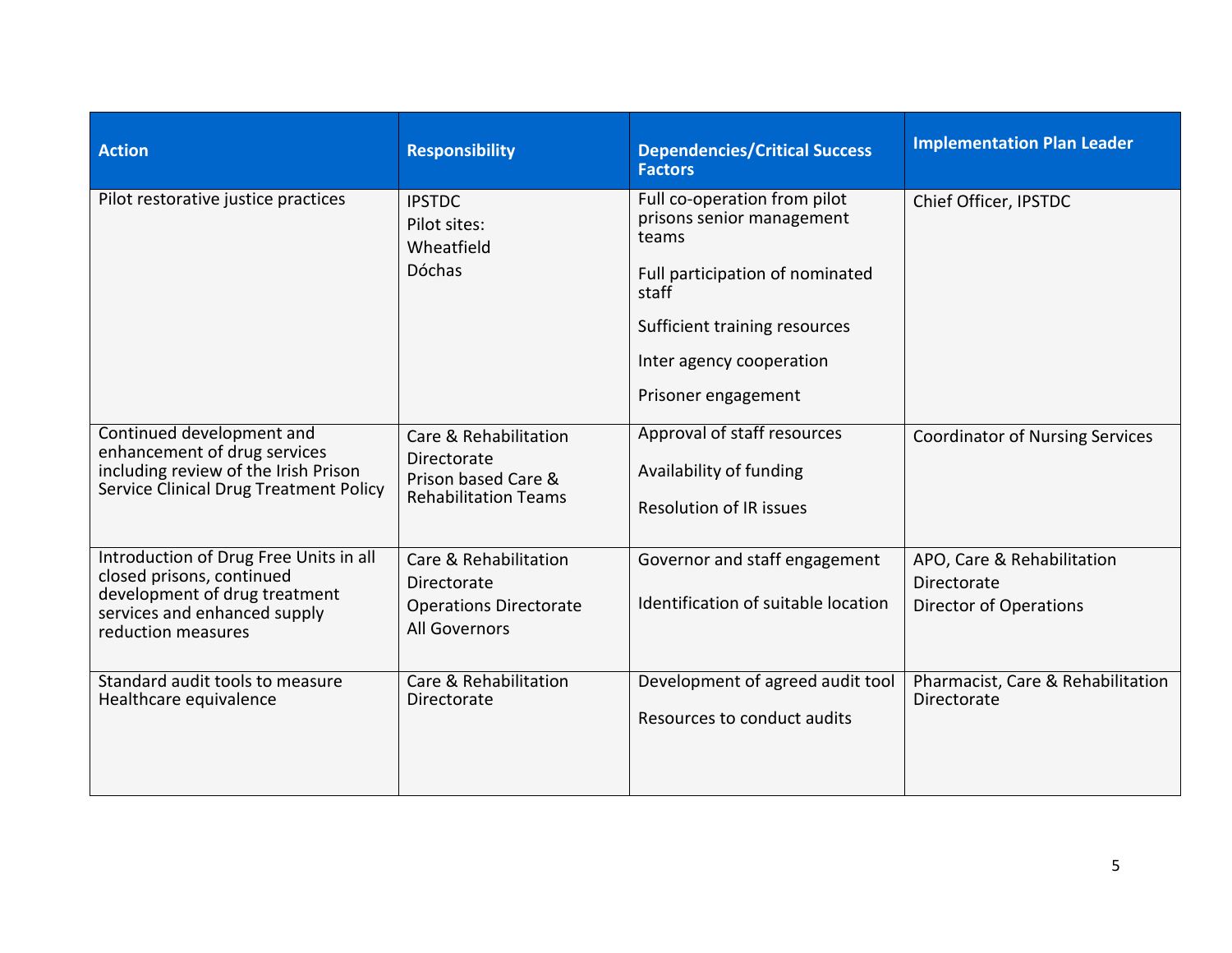| <b>Strategic Action 4: Management and Staffing</b>                                                                                                                                                              |                                                                                                                                  |                                                                                                                      |                                                             |  |
|-----------------------------------------------------------------------------------------------------------------------------------------------------------------------------------------------------------------|----------------------------------------------------------------------------------------------------------------------------------|----------------------------------------------------------------------------------------------------------------------|-------------------------------------------------------------|--|
| <b>Action</b>                                                                                                                                                                                                   | <b>Responsibility</b>                                                                                                            | <b>Dependencies/Critical Success</b><br><b>Factors</b>                                                               | <b>Implementation Plan Leader</b>                           |  |
| Implementation of Public Service<br>Agreement:<br>• Establishment of<br><b>Implementation Team</b><br>• Completion of joint task<br>reviews<br>Implementation plans;<br>Enhanced cross -agency<br>Co-operation. | <b>Transformation Team</b><br><b>All Prison Governors</b><br><b>Human Resources</b><br>Directorate<br><b>Transformation Team</b> | Implementation of task review<br>recommendations at local level<br>Availability of suitable staff<br><b>Training</b> | Director, Transformation Team<br>APO, Transformation Team   |  |
| Management and staffing<br>restructuring                                                                                                                                                                        | <b>Human Resources</b><br>Directorate                                                                                            | Implementation of mobility policy                                                                                    | Director of Human Resources<br><b>Personnel Officer</b>     |  |
| <b>Establishment of Professional</b><br><b>Standards and Legal Unit</b>                                                                                                                                         | Director General                                                                                                                 | Assignment of staff<br>CSSO secondment                                                                               | PO Professional Standards and<br>Legal Unit                 |  |
| Establishment of Legal Unit                                                                                                                                                                                     | Director General                                                                                                                 | Assignment of staff<br>CSSO secondment                                                                               | PO Legal Services and<br><b>Professional Standards Unit</b> |  |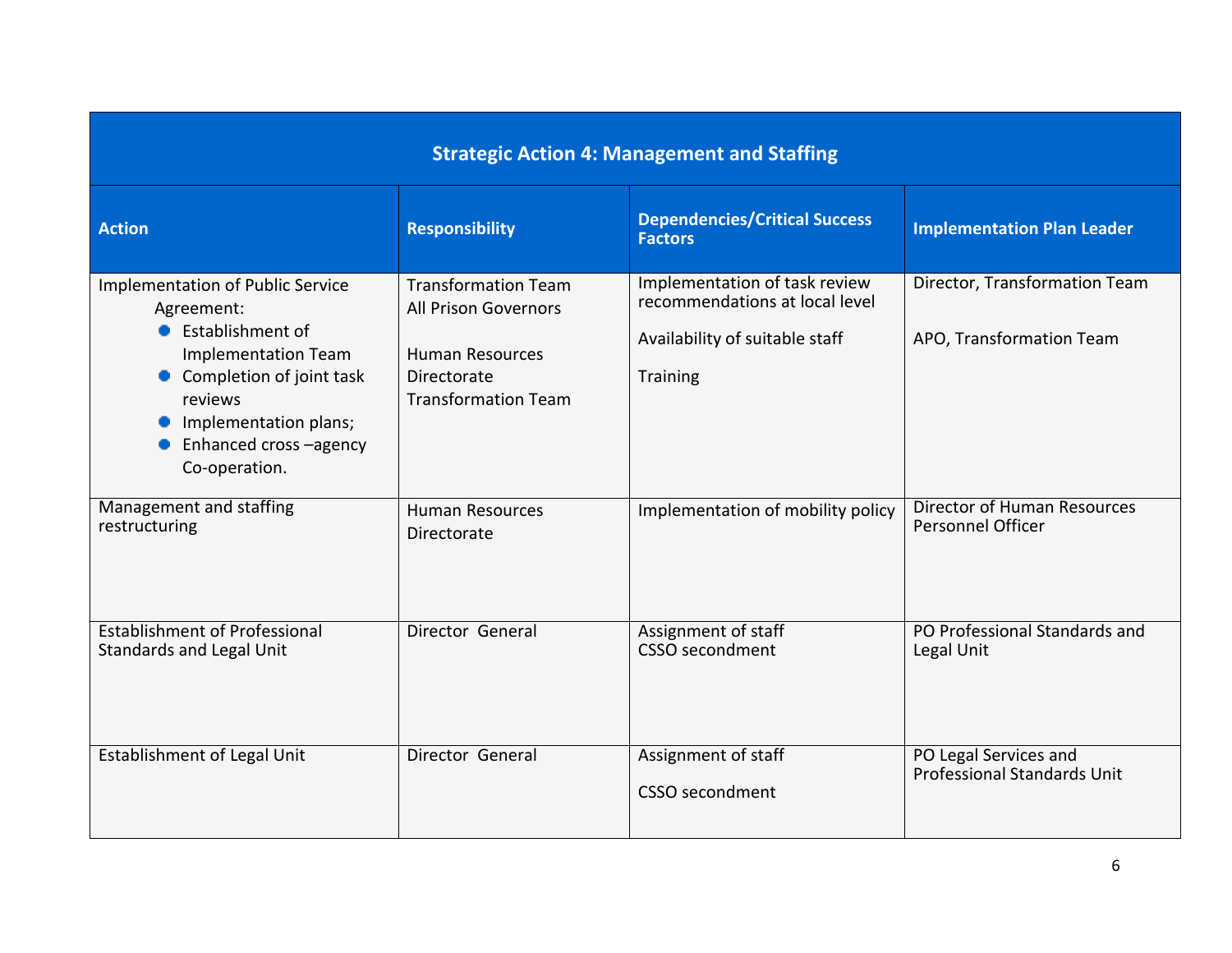| <b>Action</b>                                                                         | <b>Responsibility</b>                                                                                                                                               | <b>Dependencies/Critical Success</b><br><b>Factors</b> | <b>Implementation Plan Leader</b>                       |
|---------------------------------------------------------------------------------------|---------------------------------------------------------------------------------------------------------------------------------------------------------------------|--------------------------------------------------------|---------------------------------------------------------|
| Dignity at Work Charter and launch of<br>prison wide dignity and respect<br>campaign. | Corporate Affairs<br>Directorate<br><b>Human Resources</b><br>Directorate<br>Professional Standards and<br>Legal Unit<br><b>Psychology Service</b><br><b>IPSTDC</b> | Implementation at local level                          | Director of Human Resources<br><b>Personnel Officer</b> |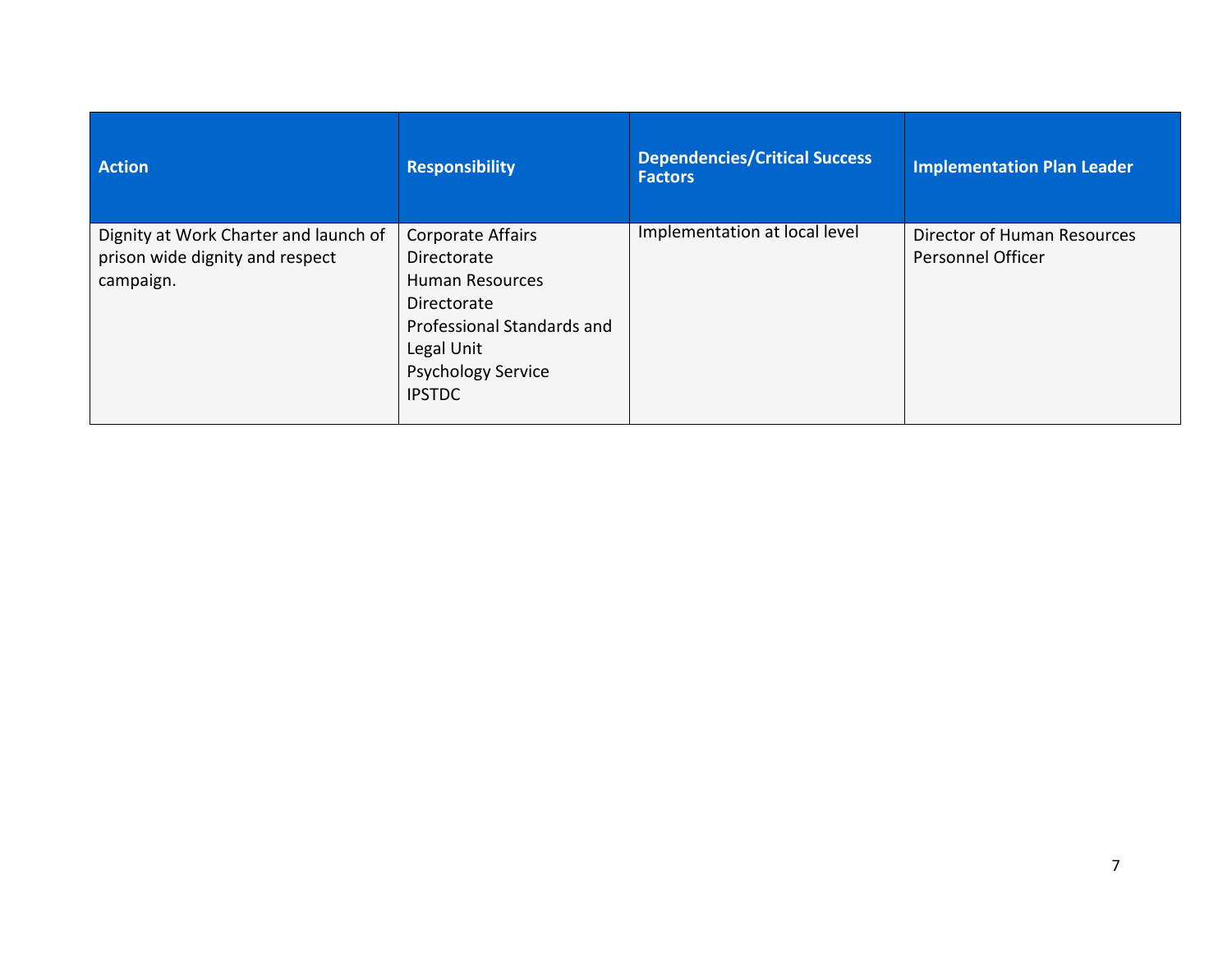| <b>Strategic Action 5: Prison Estate</b>                                          |                                                                          |                                                                                                                                                 |                                   |  |
|-----------------------------------------------------------------------------------|--------------------------------------------------------------------------|-------------------------------------------------------------------------------------------------------------------------------------------------|-----------------------------------|--|
| <b>Action</b>                                                                     | <b>Responsibility</b>                                                    | <b>Dependencies/Critical Success</b><br><b>Factors</b>                                                                                          | <b>Implementation Plan Leader</b> |  |
| Completion of appraisal stage for<br>project to replace Cork Prison               | Capital Projects Oversight<br><b>Board</b><br><b>Estates Directorate</b> | Securing approval to progress<br>project to next stage                                                                                          | APO, Estates Directorate          |  |
| Completion of appraisal stage for<br>project to replace Limerick A and B<br>wings | Capital Projects Oversight<br><b>Board</b><br><b>Estates Directorate</b> | Securing approval to progress<br>project to next stage                                                                                          | APO, Estates Directorate          |  |
| <b>Completion of Midlands Cell Block</b>                                          | Capital Projects Oversight<br><b>Board</b><br><b>Estates Directorate</b> | Delivery of project on schedule by<br>contractors<br>Full co-operations from prison<br>senior management team<br>No reduction in capital budget | APO, Estates Directorate          |  |
| <b>Completion of Mountjoy B Wing</b><br>Refurbishment Project                     | Capital Projects Oversight<br><b>Board</b><br><b>Estates Directorate</b> | Delivery of project on schedule by<br>contractors<br>Full co-operations from prison<br>senior management team<br>No reduction in capital budget | APO, Estates Directorate          |  |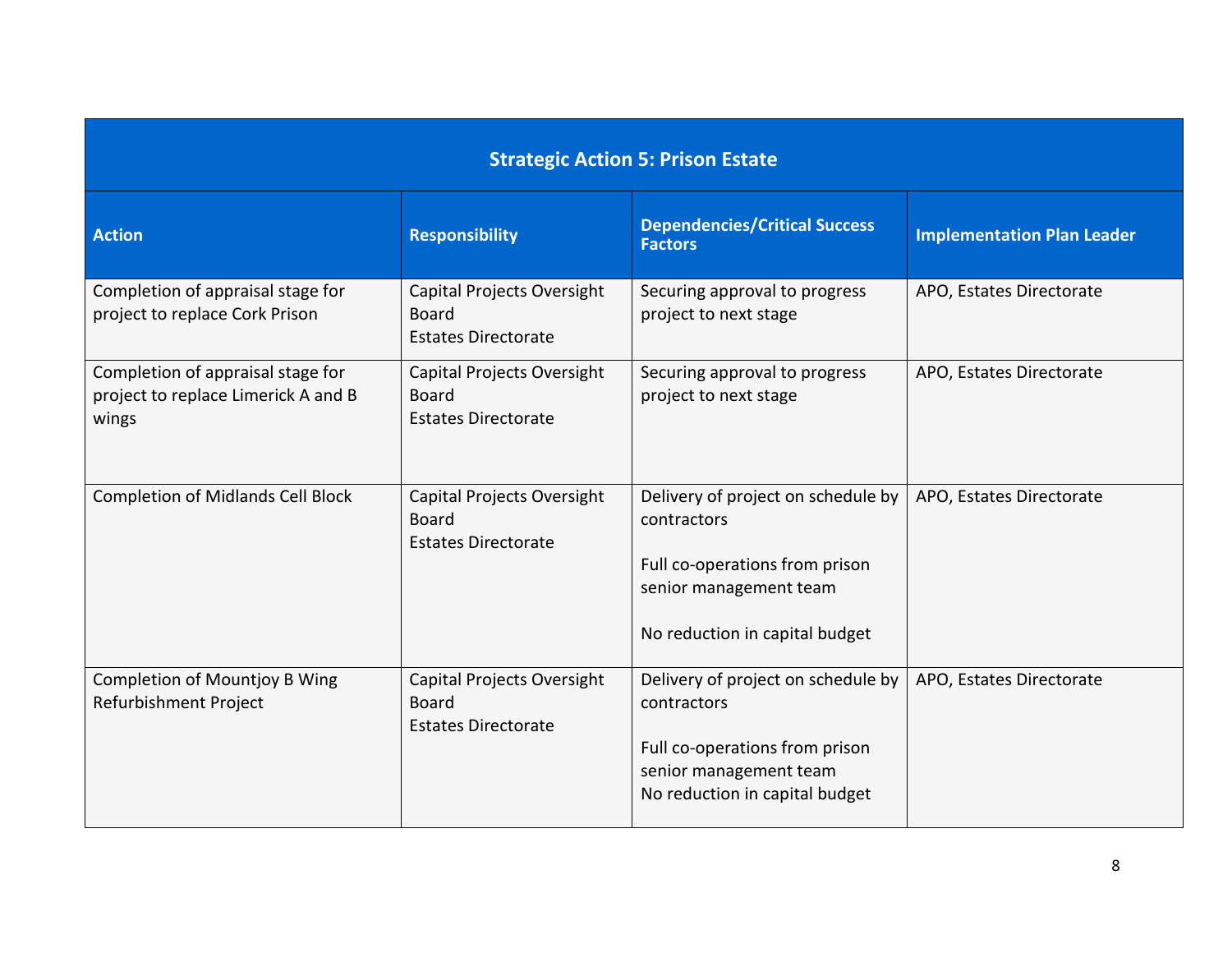| <b>Action</b>                                                            | <b>Responsibility</b>                                                    | <b>Dependencies/Critical Success</b><br><b>Factors</b>                                                                                                                    | <b>Implementation Plan Leader</b> |
|--------------------------------------------------------------------------|--------------------------------------------------------------------------|---------------------------------------------------------------------------------------------------------------------------------------------------------------------------|-----------------------------------|
| <b>Commencement of Harristown House</b><br>Development, Castlerea Prison | Capital Projects Oversight<br><b>Board</b><br><b>Estates Directorate</b> | Delivery of project on schedule by<br>contractors<br>Full co-operations from prison<br>senior management team<br>No reduction in capital budget                           | APO, Estates Directorate          |
| Commencement of Mountjoy Prison A<br>Wing<br>Refurbishment Project       | Capital Projects Oversight<br><b>Board</b><br><b>Estates Directorate</b> | Delivery of project on schedule by<br>contractors<br>Full co-operations from prison<br>senior management team<br>No reduction in capital budget                           | APO, Estates Directorate          |
| Commencement of Cloverhill/Loughan<br>House<br>Multi-project tender      | Capital Projects Oversight<br><b>Board</b><br><b>Estates Directorate</b> | Delivery of project on schedule by  APO, Estates Directorate<br>contractors<br>Full co-operations from prison<br>senior management team<br>No reduction in capital budget |                                   |